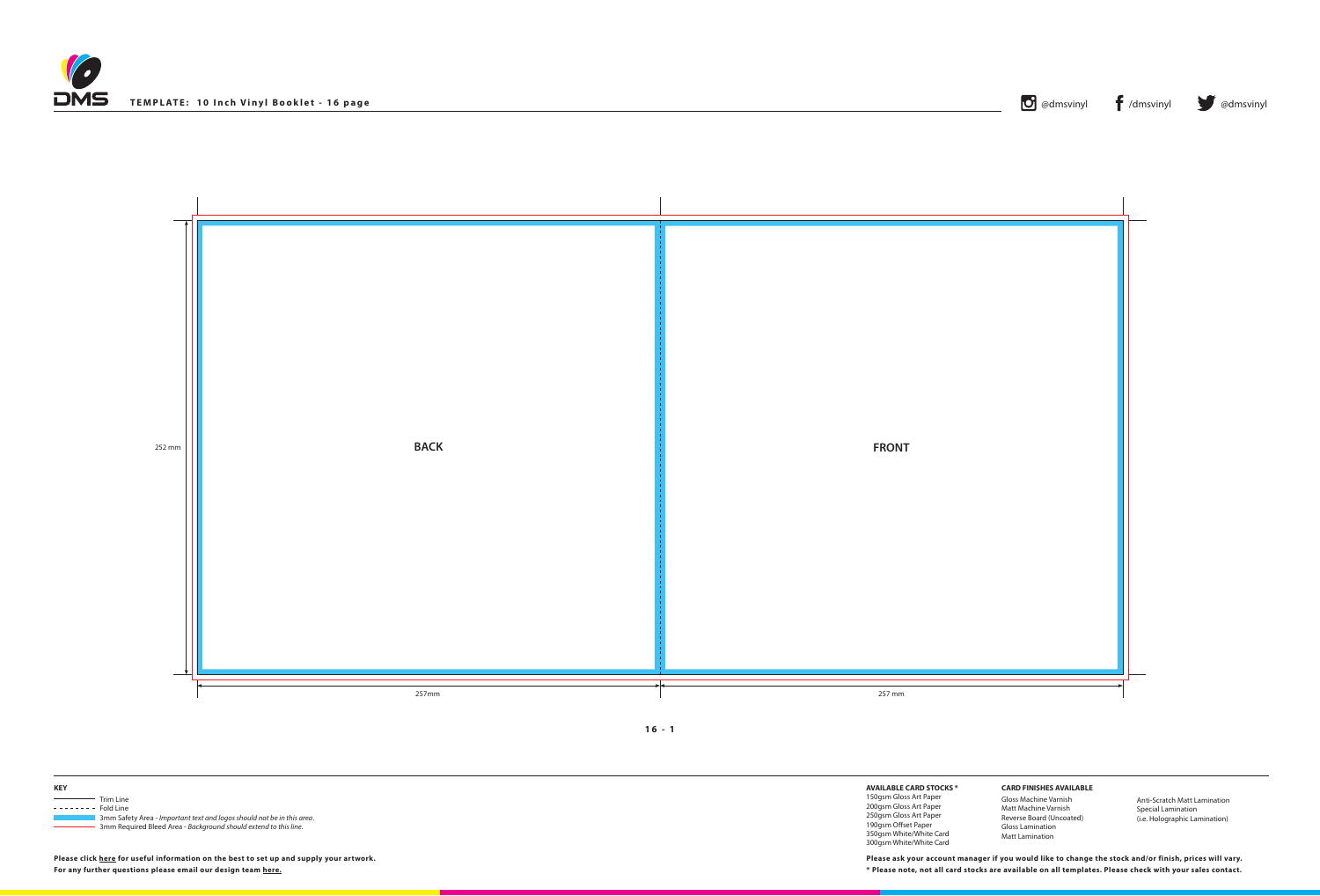



![](_page_1_Picture_0.jpeg)

![](_page_1_Figure_2.jpeg)

**AVAILABLE CARD STOCKS \***

150gsm Gloss Art Paper 200gsm Gloss Art Paper 250gsm Gloss Art Paper 190gsm Offset Paper 350gsm White/White Card 300gsm White/White Card

**For any further questions please email our design team [here](mailto:graphics%40discmanufacturingservices.com?subject=Template%20Enquiry). \* Please note, not all card stocks are available on all templates. Please check with your sales contact. Please ask your account manager if you would like to change the stock and/or finish, prices will vary.**

![](_page_1_Picture_12.jpeg)

**CARD FINISHES AVAILABLE**

Gloss Machine Varnish Matt Machine Varnish Reverse Board (Uncoated) Gloss Lamination Matt Lamination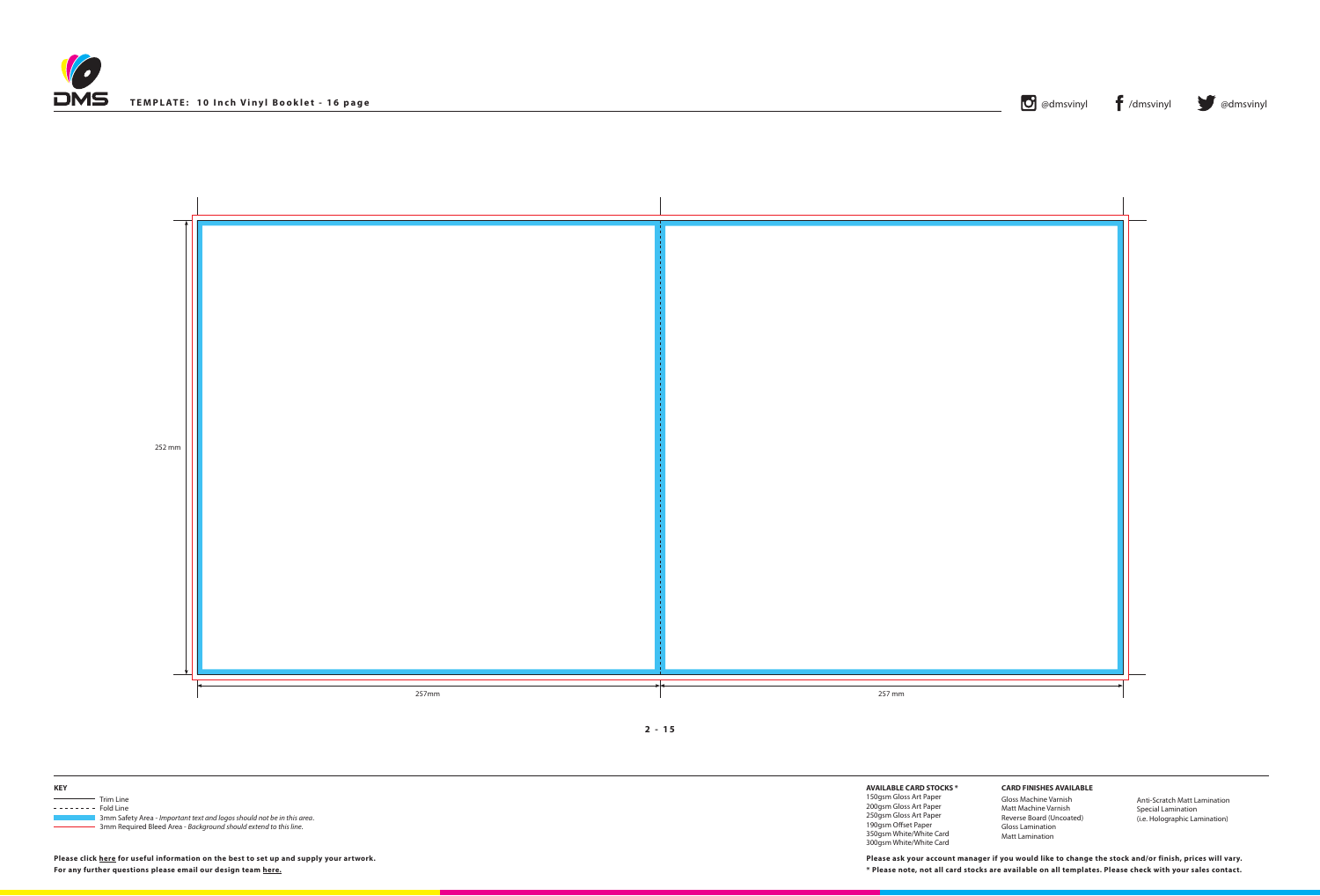![](_page_2_Picture_14.jpeg)

![](_page_2_Figure_1.jpeg)

**14 - 3**

![](_page_2_Picture_0.jpeg)

![](_page_2_Figure_2.jpeg)

**Please click [here](http://www.discmanufacturingservices.com/vinyl-templates.htm#artwork-specifications) for useful information on the best to set up and supply your artwork.**

**AVAILABLE CARD STOCKS \***

150gsm Gloss Art Paper 200gsm Gloss Art Paper 250gsm Gloss Art Paper 190gsm Offset Paper 350gsm White/White Card 300gsm White/White Card

**For any further questions please email our design team [here](mailto:graphics%40discmanufacturingservices.com?subject=Template%20Enquiry). \* Please note, not all card stocks are available on all templates. Please check with your sales contact. Please ask your account manager if you would like to change the stock and/or finish, prices will vary.**

![](_page_2_Picture_13.jpeg)

**CARD FINISHES AVAILABLE**

Gloss Machine Varnish Matt Machine Varnish Reverse Board (Uncoated) Gloss Lamination Matt Lamination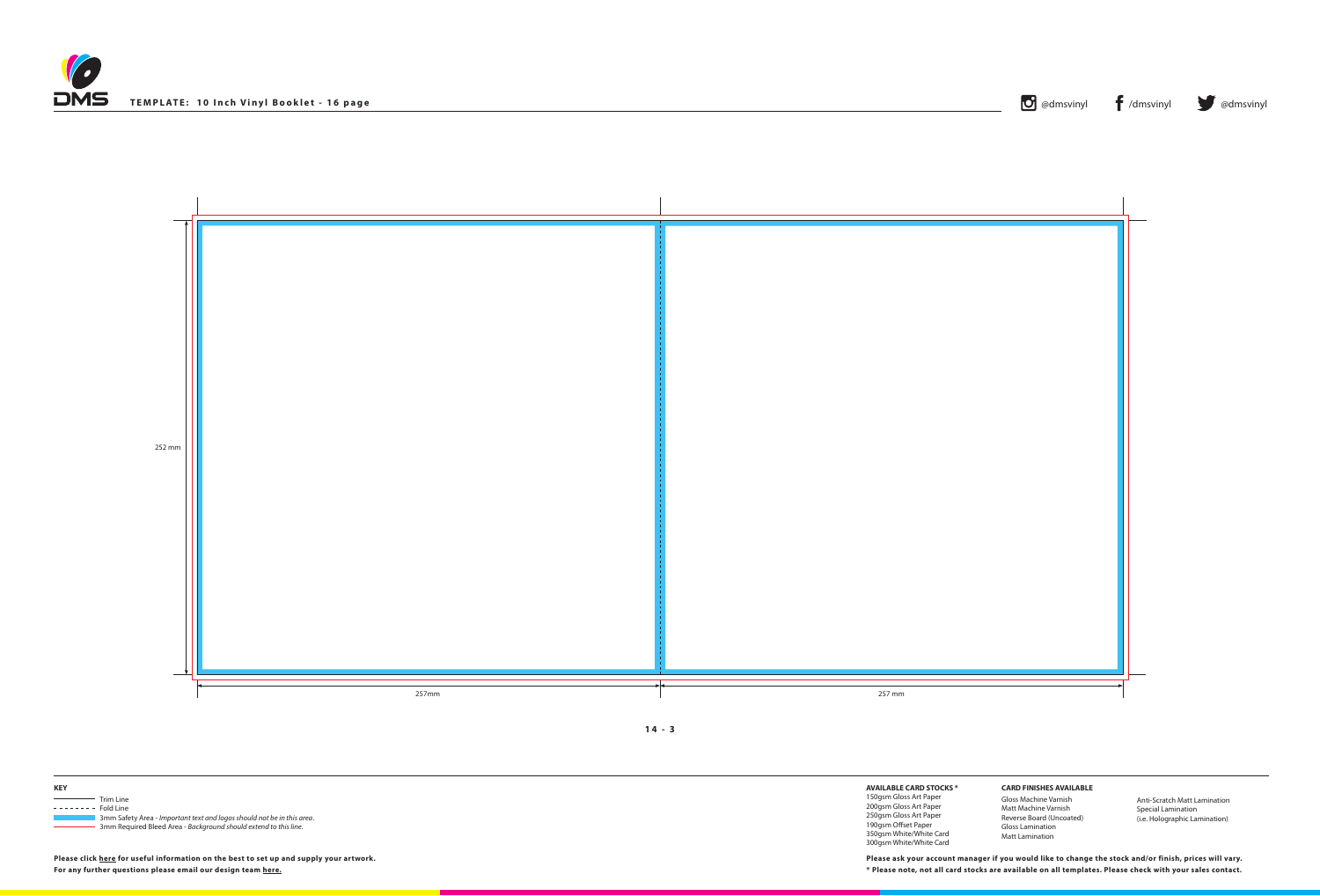![](_page_3_Picture_14.jpeg)

![](_page_3_Figure_1.jpeg)

**4 - 13**

![](_page_3_Picture_0.jpeg)

![](_page_3_Figure_2.jpeg)

**Please click [here](http://www.discmanufacturingservices.com/vinyl-templates.htm#artwork-specifications) for useful information on the best to set up and supply your artwork.**

**AVAILABLE CARD STOCKS \***

150gsm Gloss Art Paper 200gsm Gloss Art Paper 250gsm Gloss Art Paper 190gsm Offset Paper 350gsm White/White Card 300gsm White/White Card

**For any further questions please email our design team [here](mailto:graphics%40discmanufacturingservices.com?subject=Template%20Enquiry). \* Please note, not all card stocks are available on all templates. Please check with your sales contact. Please ask your account manager if you would like to change the stock and/or finish, prices will vary.**

![](_page_3_Picture_13.jpeg)

**CARD FINISHES AVAILABLE**

Gloss Machine Varnish Matt Machine Varnish Reverse Board (Uncoated) Gloss Lamination Matt Lamination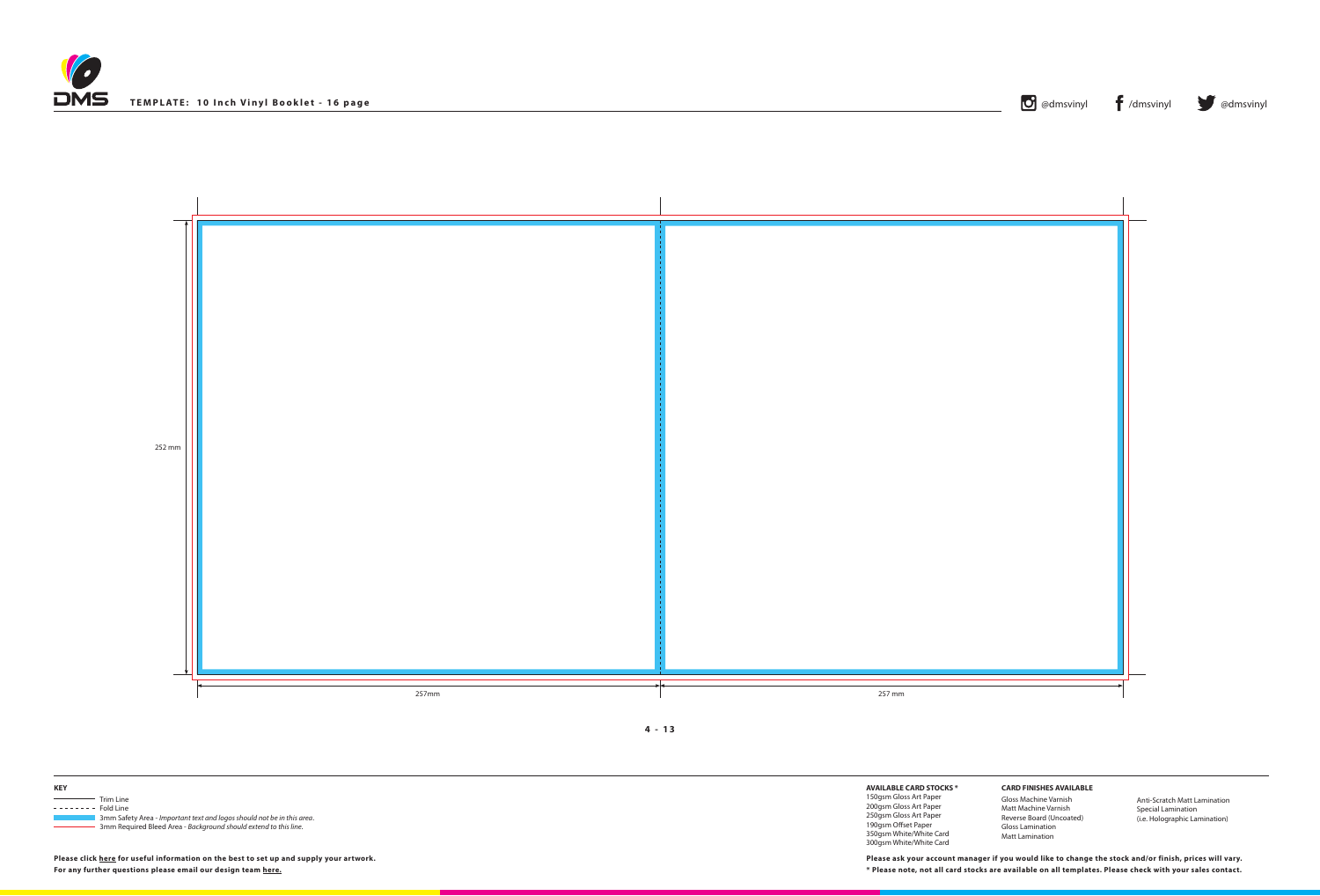![](_page_4_Picture_14.jpeg)

![](_page_4_Figure_1.jpeg)

**12 - 5**

![](_page_4_Picture_0.jpeg)

![](_page_4_Figure_2.jpeg)

**Please click [here](http://www.discmanufacturingservices.com/vinyl-templates.htm#artwork-specifications) for useful information on the best to set up and supply your artwork.**

| 711 |  |
|-----|--|
|     |  |

**AVAILABLE CARD STOCKS \***

150gsm Gloss Art Paper 200gsm Gloss Art Paper 250gsm Gloss Art Paper 190gsm Offset Paper 350gsm White/White Card 300gsm White/White Card

**For any further questions please email our design team [here](mailto:graphics%40discmanufacturingservices.com?subject=Template%20Enquiry). \* Please note, not all card stocks are available on all templates. Please check with your sales contact. Please ask your account manager if you would like to change the stock and/or finish, prices will vary.**

![](_page_4_Picture_13.jpeg)

**CARD FINISHES AVAILABLE**

Gloss Machine Varnish Matt Machine Varnish Reverse Board (Uncoated) Gloss Lamination Matt Lamination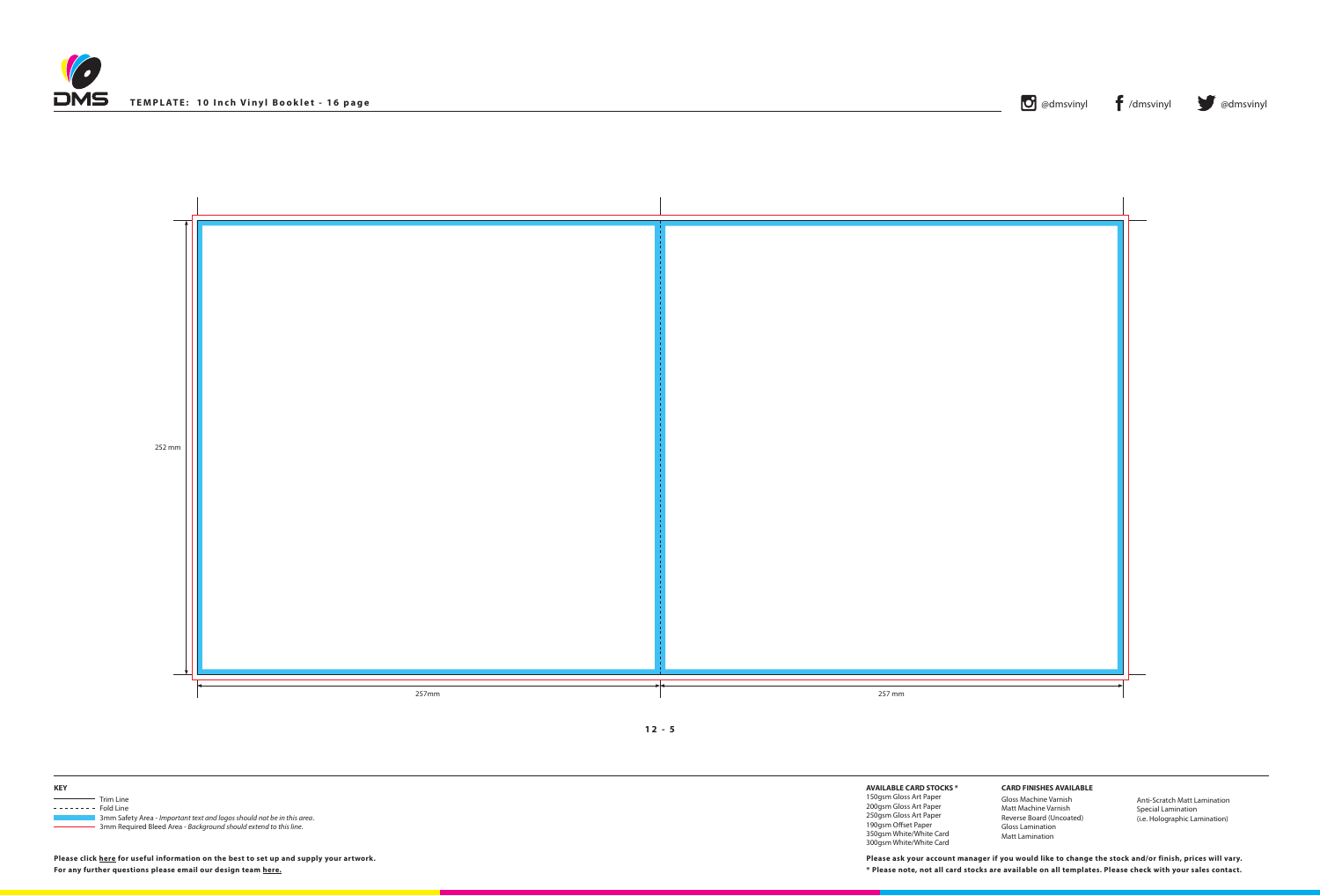![](_page_5_Picture_13.jpeg)

![](_page_5_Figure_1.jpeg)

![](_page_5_Picture_0.jpeg)

![](_page_5_Figure_2.jpeg)

| 711 |  |
|-----|--|
|     |  |

**AVAILABLE CARD STOCKS \***

150gsm Gloss Art Paper 200gsm Gloss Art Paper 250gsm Gloss Art Paper 190gsm Offset Paper 350gsm White/White Card 300gsm White/White Card

**For any further questions please email our design team [here](mailto:graphics%40discmanufacturingservices.com?subject=Template%20Enquiry). \* Please note, not all card stocks are available on all templates. Please check with your sales contact. Please ask your account manager if you would like to change the stock and/or finish, prices will vary.**

![](_page_5_Picture_12.jpeg)

## **CARD FINISHES AVAILABLE**

Gloss Machine Varnish Matt Machine Varnish Reverse Board (Uncoated) Gloss Lamination Matt Lamination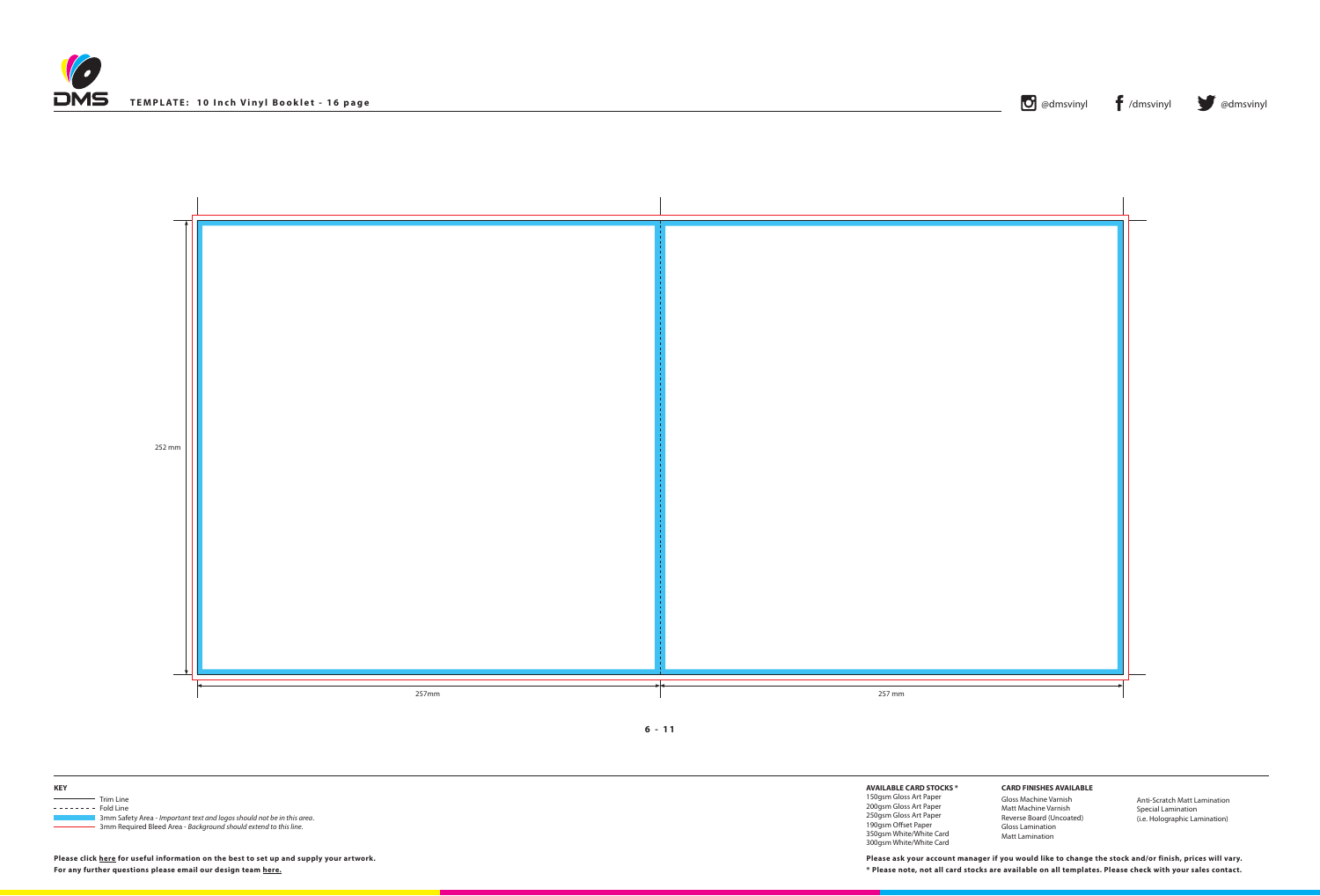![](_page_6_Picture_13.jpeg)

![](_page_6_Figure_1.jpeg)

![](_page_6_Picture_0.jpeg)

![](_page_6_Figure_2.jpeg)

**AVAILABLE CARD STOCKS \***

150gsm Gloss Art Paper 200gsm Gloss Art Paper 250gsm Gloss Art Paper 190gsm Offset Paper 350gsm White/White Card 300gsm White/White Card

**For any further questions please email our design team [here](mailto:graphics%40discmanufacturingservices.com?subject=Template%20Enquiry). \* Please note, not all card stocks are available on all templates. Please check with your sales contact. Please ask your account manager if you would like to change the stock and/or finish, prices will vary.**

![](_page_6_Picture_12.jpeg)

## **CARD FINISHES AVAILABLE**

Gloss Machine Varnish Matt Machine Varnish Reverse Board (Uncoated) Gloss Lamination Matt Lamination